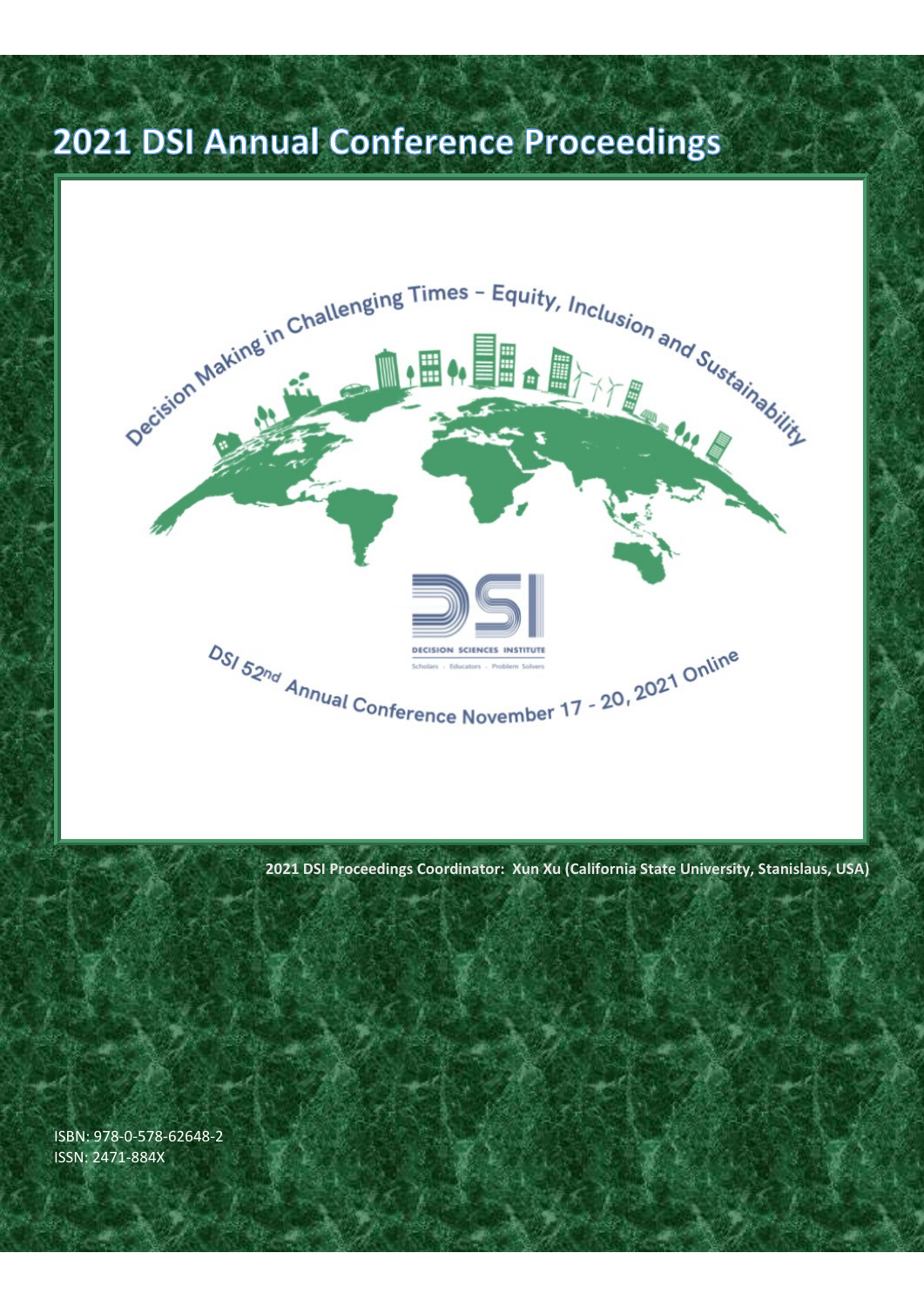#### Logistics operational interdependencies for food supply chain resilience



DSI Annual Conference Nov-2021

Muhammad Umar, Mark Wilson, Rizwan Ahmad Department of Global Value Chains Lincoln University New Zealand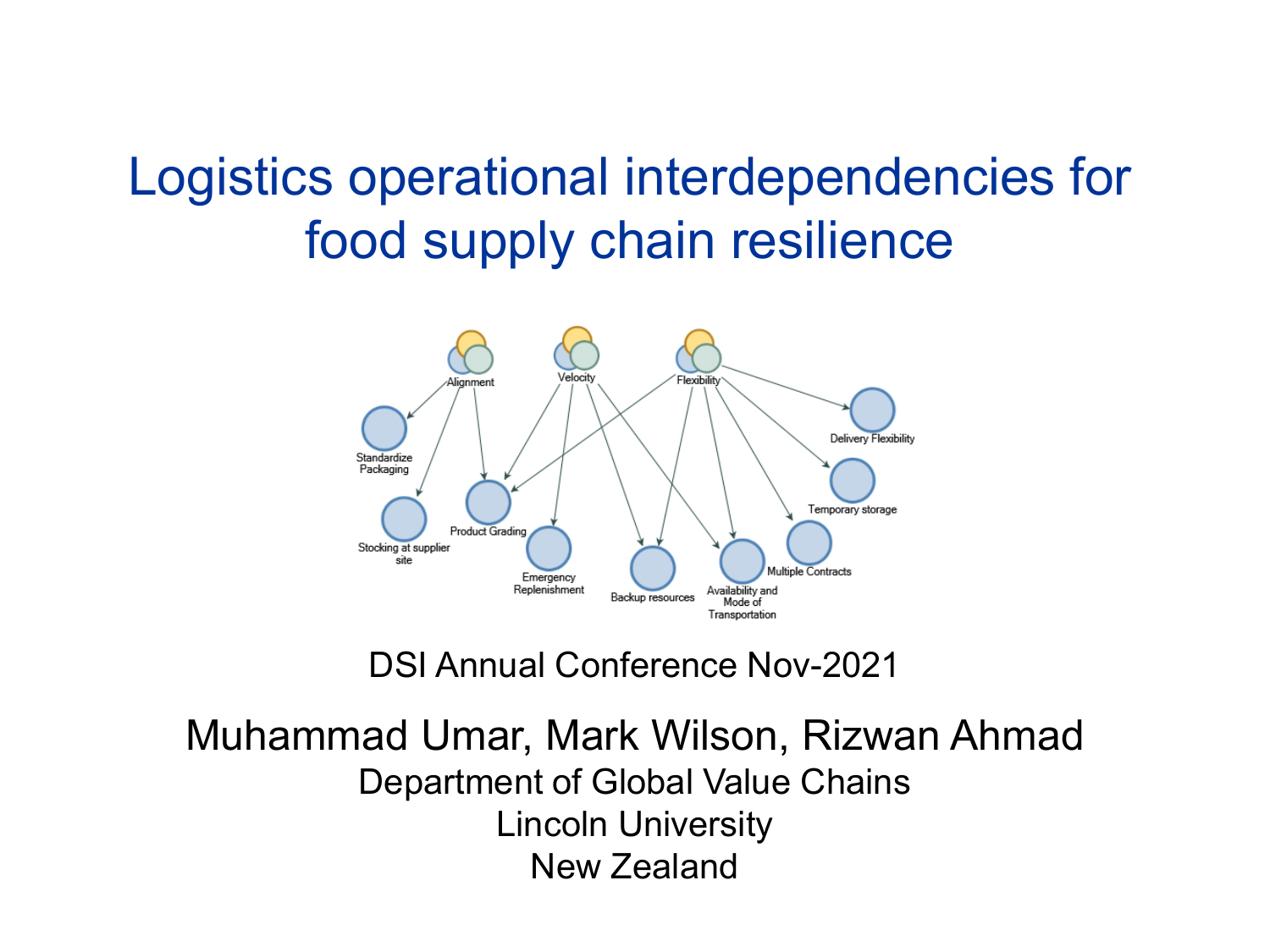## **Outline**



- **Introduction**
- **Literature Review**
- **Research Methodology**
- **Analysis: Findings and Discussions**
- Conclusions and Contributions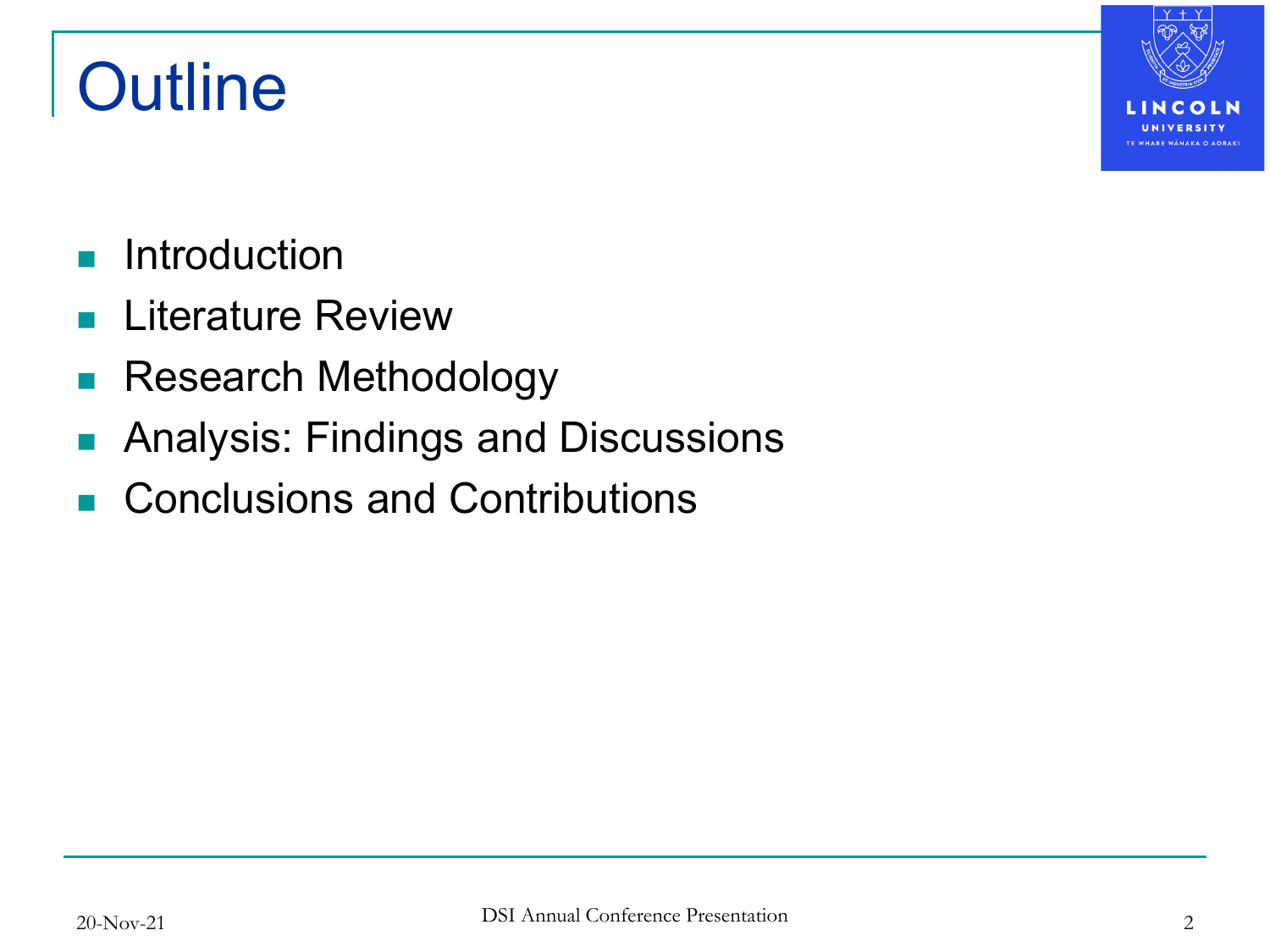## Introduction

#### **Introduction**

- **E** Literature Review
- **Research Methodology**
- **Analysis: Findings and Discussions**
- Conclusions and Contributions

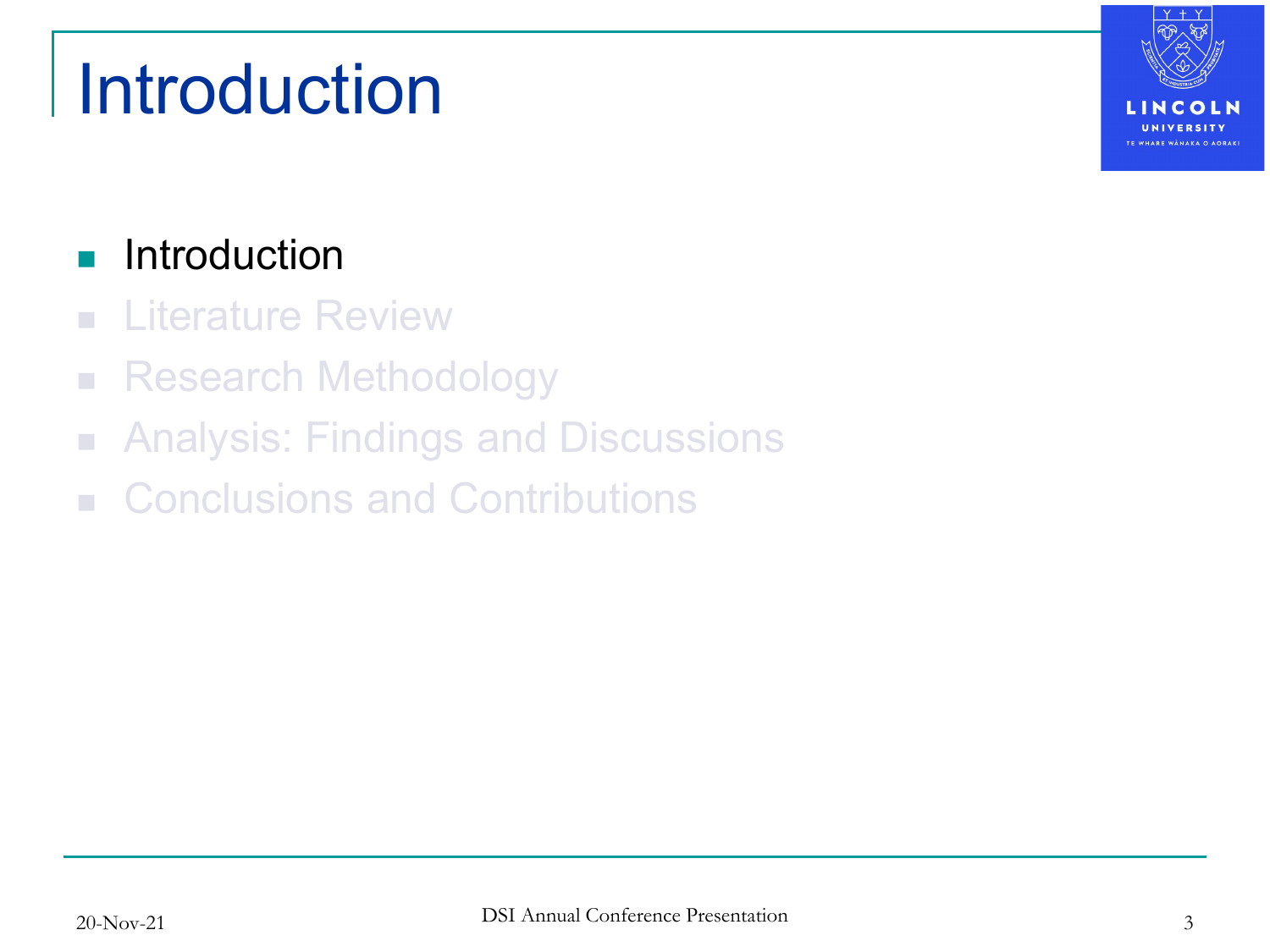

#### Research Questions

**RQ: What are the logistics operational interdependencies that** support food supply chain resilience in disaster prone regions??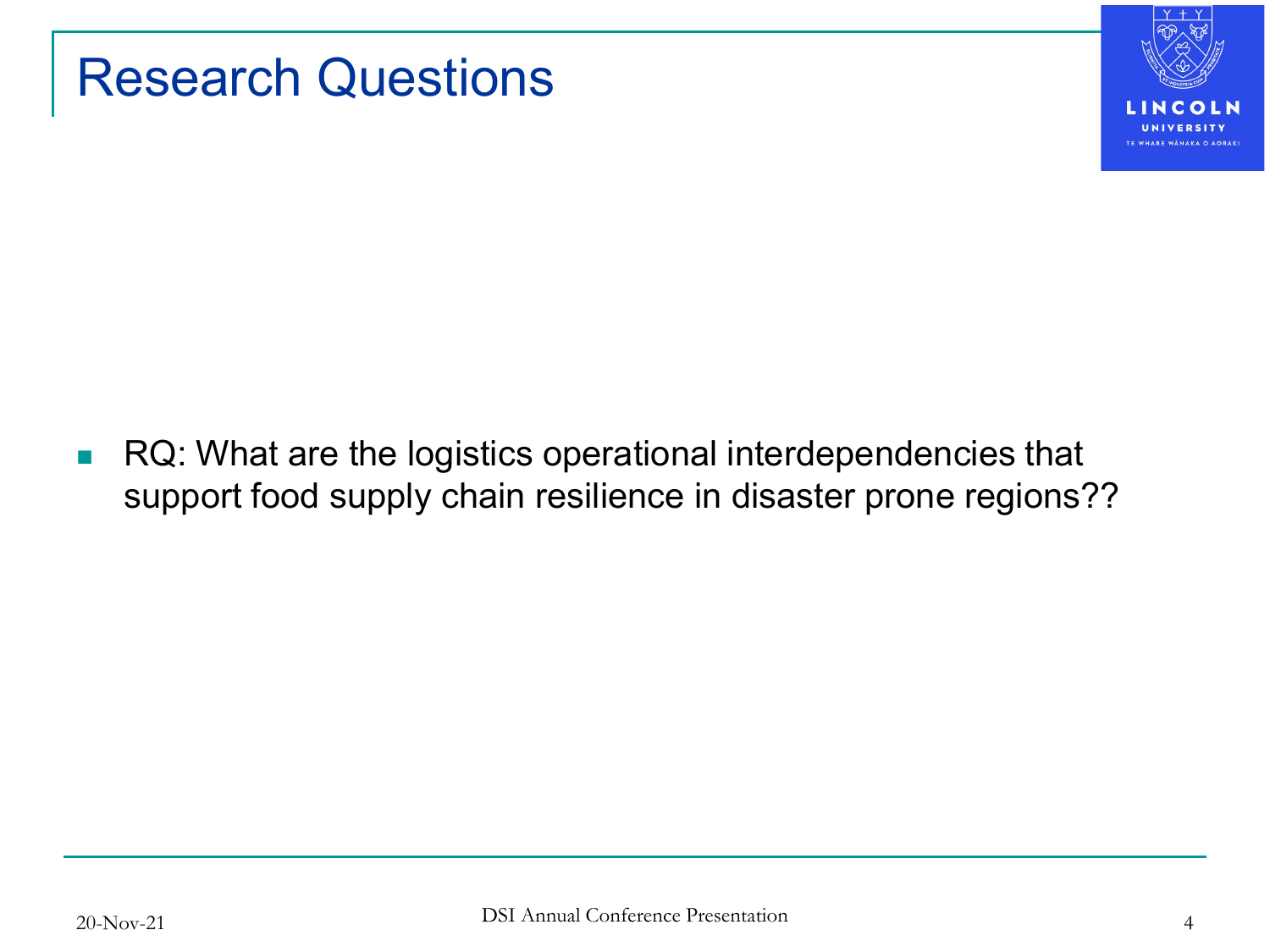## Literature Review

#### **n** Introduction

#### **Literature Review**

- **Research Methodology**
- **Analysis: Findings and Discussions**
- Conclusions and Contributions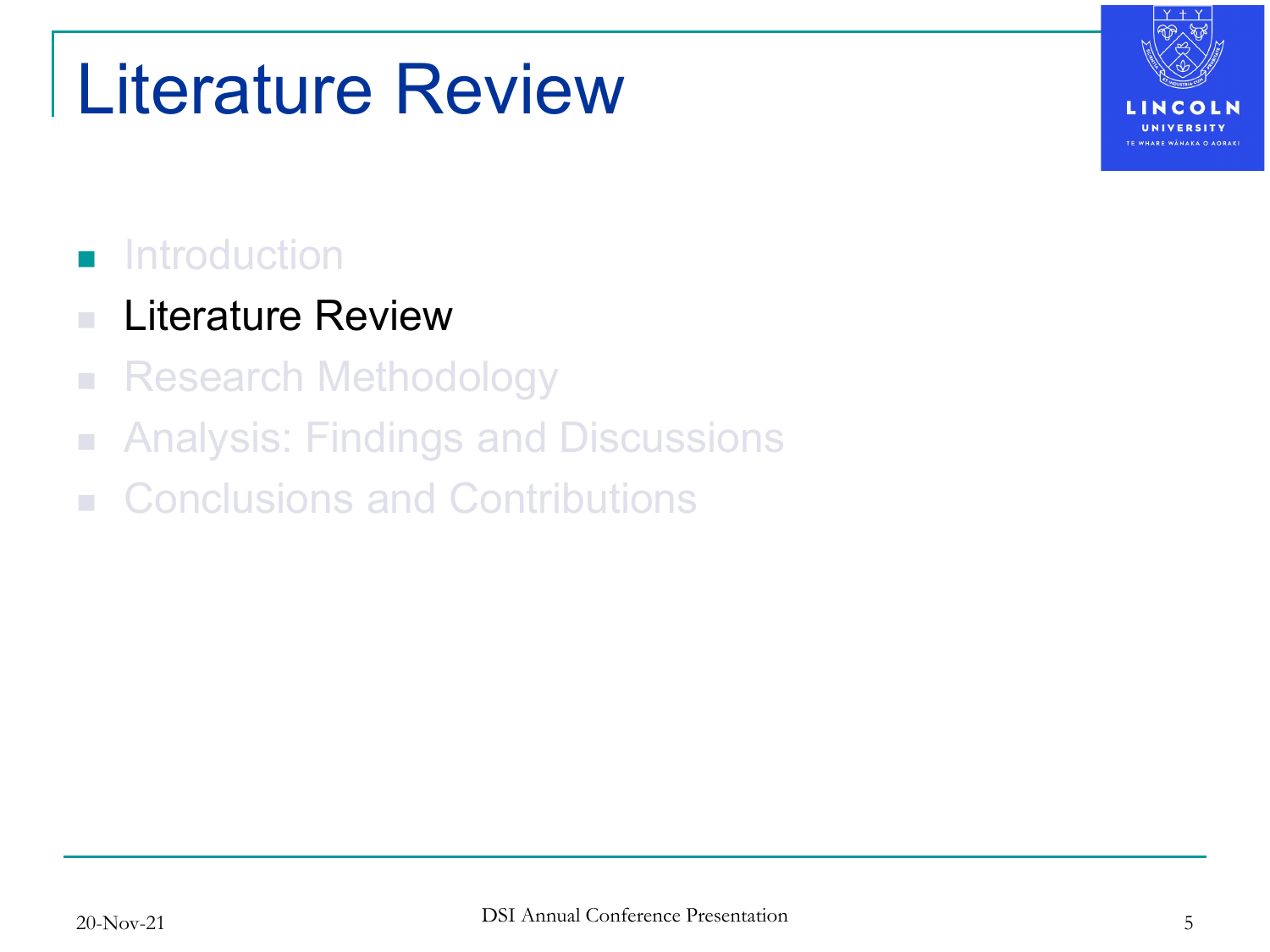## Components/Elements of **Logistics**



- **Challenges:** unusable routes, safety issues, demand uncertainties, breakdown of normal communication systems, the involvement of local governments, delivery delays and limited resources
- **Transportation**
- Storage/Warehousing
- Inventory Management
- **Packaging**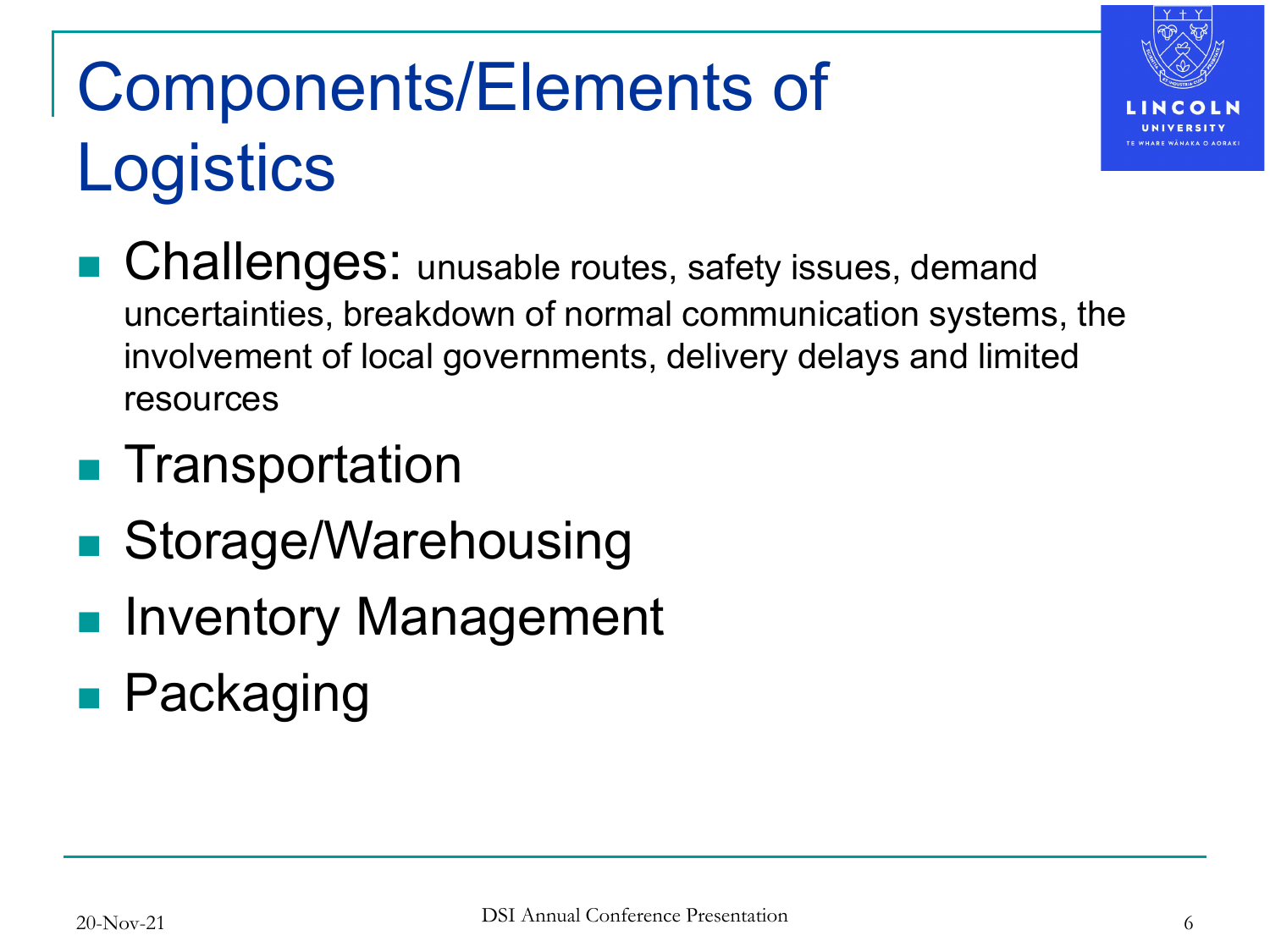## Components/Elements of Supply Chain Resilience



| <b>Concept</b>                                         | <b>Reference</b>                                          | <b>Research Summary</b>                                                                                                                                                                                                      |  |
|--------------------------------------------------------|-----------------------------------------------------------|------------------------------------------------------------------------------------------------------------------------------------------------------------------------------------------------------------------------------|--|
|                                                        |                                                           |                                                                                                                                                                                                                              |  |
| <b>Risk Management</b>                                 | (Christopher & Lee, 2004; Jüttner et al., 2003)           | Effective risk management culture is an effective moderator of supply chain resilience.                                                                                                                                      |  |
| <b>Agility, effectiveness</b>                          | (Christopher, 2000, 2005; Christopher & Rutherford, 2004) | Quick response to disastrous situations can be called resilience which is closely associated with the concept of<br>agility.                                                                                                 |  |
| <b>Flexibility, redundancy</b>                         | (Goranson, 1999; Peck et al., 2003; Rice & Caniato, 2003) | Flexibility and redundancy have great potential to enable resilience. Redundancy is excess of capacity which<br>can be used to replace the capacity lost during disasters.                                                   |  |
| <b>Visibility</b>                                      | (Christopher & Peck, 2004)                                | Increasing visibility on both supply and demand side reduce elements of uncertainty in supply chains.                                                                                                                        |  |
| Supply chain structure and network<br>typologies       | (Hearnshaw & Wilson, 2013)                                | Knowledge of complex supply chain structure and better understanding will surely increase resilience.                                                                                                                        |  |
| Knowledge management                                   | (Pettit et al., 2010)                                     | Knowledge management and learning in periods of disaster are important elements of supply chain resilience.                                                                                                                  |  |
| <b>Reduction of uncertainty</b>                        | (Berkes, 2007)                                            | Reduction of uncertainty increases supply chain resilience.                                                                                                                                                                  |  |
| <b>Collaboration, coordination</b>                     | (Ponomarov & Holcomb, 2009)                               | Risk can be managed more effectively through coordination and collaboration                                                                                                                                                  |  |
| Reduction of complexity, supply chain<br>reengineering | (Peck et al., 2003)                                       | Complexity of supply chain can be reduced through business process re-engineering to increase resilience.                                                                                                                    |  |
| Adaptability                                           | (Fiksel, 2003; Pettit et al., 2010)                       | For combating demand and supply uncertainties, supply chain processes need to have agility, adaptability and<br>alignment to achieve superior performance.                                                                   |  |
| <b>Alignment</b>                                       | (Lee, 2004)                                               | High degree of complexity in supply chains demand an enterprise view with coordination among all business<br>functions within the company as well as inter- organizational alignment among different actors of supply chain. |  |
| <b>Contingency planning</b>                            | (Tomlin, 2006)                                            | Contingency plans are necessary to address risks in supply chain.                                                                                                                                                            |  |
| <b>Supply base strategy</b>                            | (Christopher & Peck, 2004)                                | Single vs. multiple sources and knowledge about supplier's risk awareness are important elements to be<br>considered in building resilience.                                                                                 |  |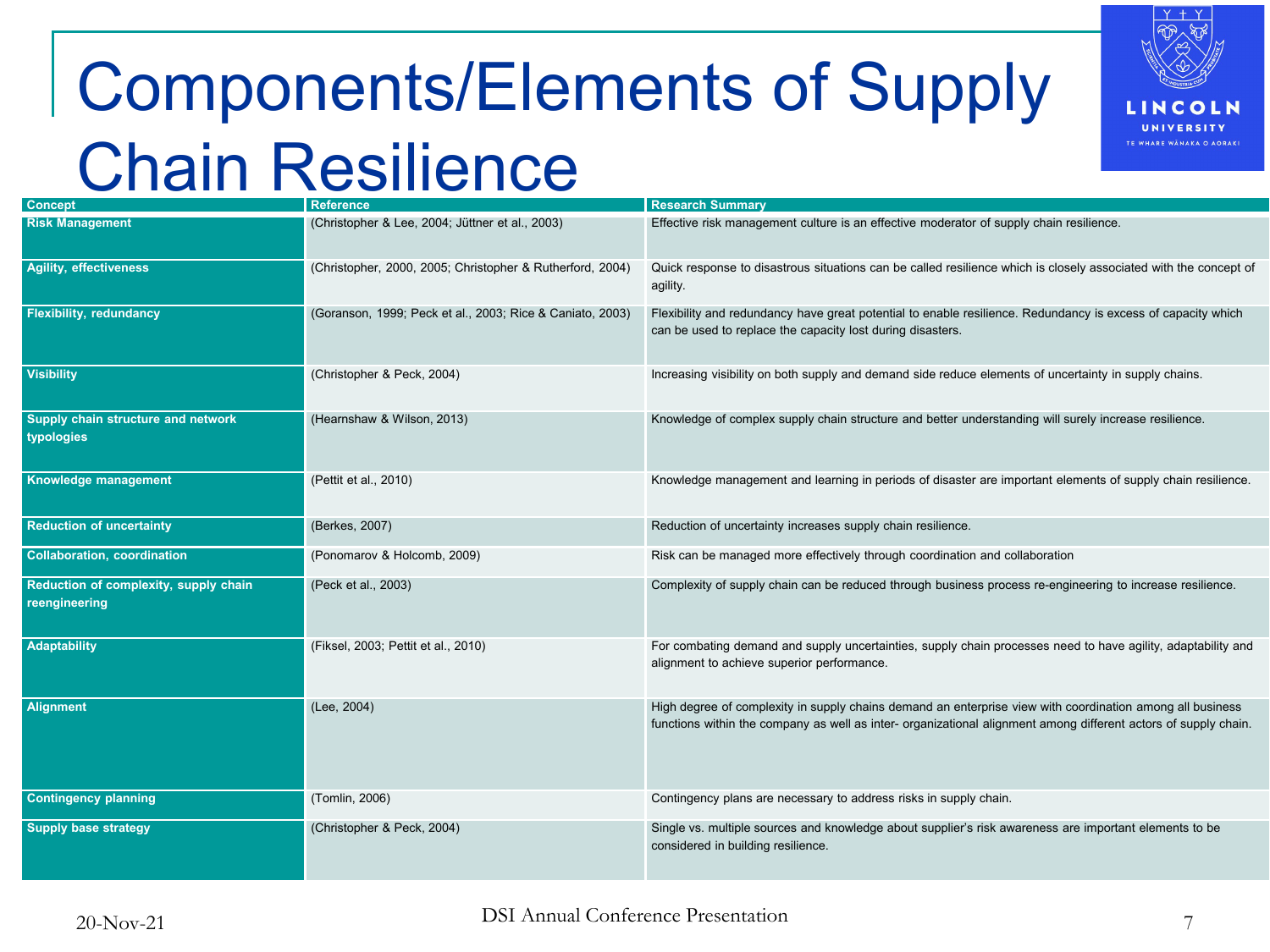#### Conceptual Framework



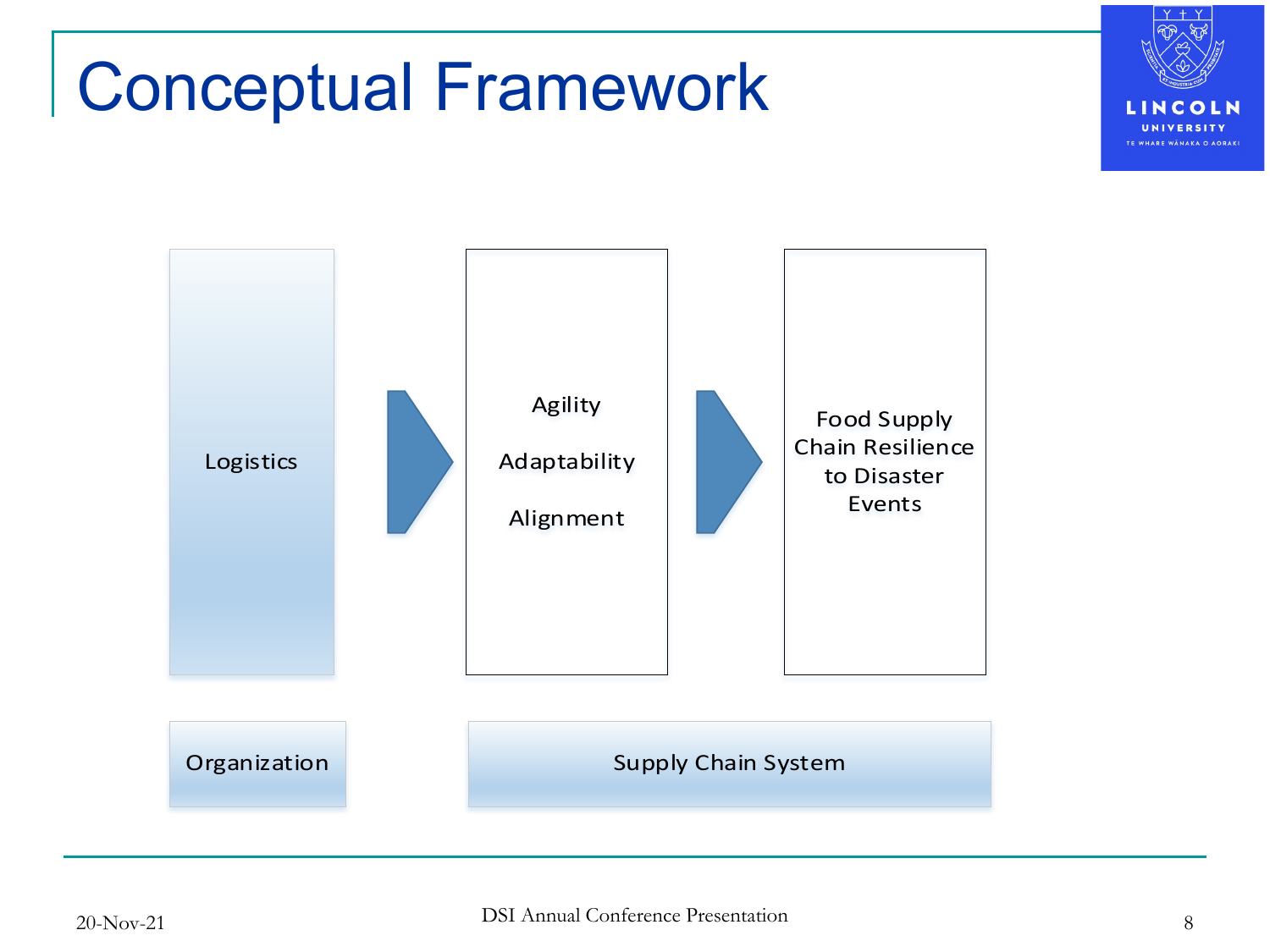## Research Methodology



#### **n** Introduction

- **E** Literature Review
- Research Methodology
- **Analysis: Findings and Discussions**
- **E.** Conclusions and Contributions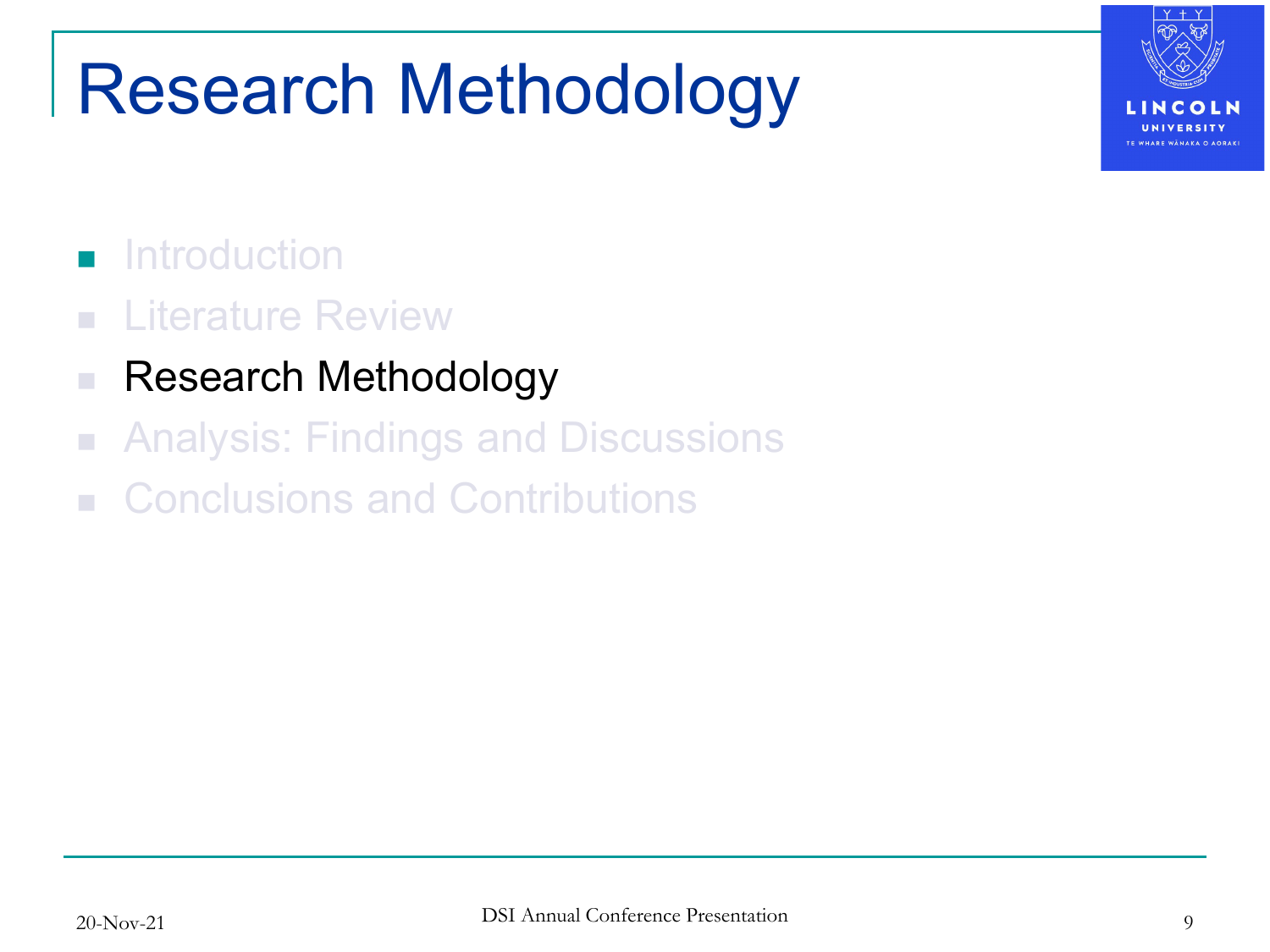#### Data Collection

| C1R1<br>Commission Agent (CA)<br>CA2-C1R1<br>Not available (NA)<br>Focal Wholesale Market<br><b>Business Owner</b><br>Commission Agent (CA)<br>Fr1-C1R1<br>>15<br>Supplier: Farmer (Fr)<br>Farm Owner<br>Fr2-C1R1<br>Supplier: Farmer (Fr)<br>Farm Owner<br>>10<br>Supplier: Middleman (MM)<br><b>NA</b><br><b>MM1-C1R1</b><br><b>Business Owner</b><br>Supplier: Middleman (MM)<br><b>MM2-C1R1</b><br><b>Business Owner</b><br>12<br>Distributor: Wholesaler (WS)<br><b>WS1-C1R1</b><br>>20<br>Manager<br>>10<br>Distributor: Wholesaler (WS)<br><b>WS2-C1R1</b><br>Manager<br>Retailer (Rt)<br><b>Rt1-C1R1</b><br>>5<br>Supply chain manager<br>Retailer (Rt)<br>Rt2-C1R1<br><b>Business Owner</b><br>>10<br>GR1-C1R1<br><b>NA</b><br><b>Market Committee</b><br>Town planner<br>Government Representative (GR)<br>Focal Wholesale Market<br>CA1-C2R1<br><b>Business Owner</b><br>>20<br>Commission Agent (CA)<br>Focal Wholesale Market<br>CA2-C2R1<br><b>Business Owner</b><br><b>NA</b><br>Commission Agent (CA)<br>Supplier: Farmer (Fr)<br>Fr1-C2R1<br>Landlord<br>>10<br>Fr2-C2R1<br>>5<br>Supplier: Farmer (Fr)<br>Farm Manager<br>Fr3-C2R1<br>Landlord<br>>10<br>Supplier: Farmer (Fr)<br>Tr1-C2R1<br><b>Business Owner</b><br><b>NA</b><br>Supplier: Trader (Tr)<br>Tr2-C2R1<br>>5<br>Supplier: Trader (Tr)<br><b>Business Owner</b><br>Br1-C2R1<br>Distributor: Brokers (Br)<br>Manager<br>>10<br>Rt1-C2R1<br>Retailer (Rt)<br>Planning officer<br><b>NA</b><br>Labour Supplier (Ls)<br>Ls1-C2R1<br><b>NA</b><br><b>Business Owner</b><br>C1R2<br>CA1-C1R2<br><b>Business Owner</b><br>Focal Wholesale Market<br><b>NA</b><br>Commission Agent (CA)<br><b>Focal Wholesale Market</b><br>CA2-C1R2<br><b>Business Owner</b><br><b>NA</b><br>Commission Agent (CA)<br>Fr1-C1R2<br>Supplier: Farmer (Fr)<br>Farm Owner<br>>20<br>Supplier: Farmer (Fr)<br>Fr2-C1R2<br>Farm Manager<br>>10<br>Supplier: Middleman (MM)<br><b>MM1-C1R2</b><br><b>Business Owner</b><br><b>NA</b><br>Distributor<br>CA3-C1R2<br><b>NA</b><br>Manager<br>Wholesaler (WS & CA)<br>CA4-C1R2<br>Manager<br>>15<br><b>Distributor</b><br>Wholesaler (WS & CA)<br>Retailer (Rt)<br><b>Rt1-C1R2</b><br><b>Business Owner</b><br><b>NA</b><br>Retailer (Rt)<br>Rt2-C1R2<br><b>Business Owner</b><br><b>NA</b><br>Market Committee Member (MC)<br><b>MC1-C1R2</b><br>Coordinator<br><b>NA</b><br>C2R2<br>Distributor<br><b>WS1-C2R2</b><br>>10<br>Manager<br>Wholesaler (WS)<br><b>WS2-C2R2</b><br>>20<br>Distributor<br>Manager<br>Wholesaler (WS)<br><b>Distributor</b><br><b>WS3-C2R2</b><br>Manager<br><b>NA</b><br>Wholesaler (WS)<br><b>WS4-C2R2</b><br>Distributor<br><b>NA</b><br>Manager<br>Wholesaler (WS)<br>Retailer (Rt)<br>Rt1-C2R2<br>Manager<br>$>15$<br>Retailer (Rt)<br>Rt2-C2R2<br>>10<br>Manager | Case (C)<br><b>Region (R)</b> | Position in the supply chain  | NVivo code | <b>Key Informant</b>  | <b>Total Experience (Years</b> |
|--------------------------------------------------------------------------------------------------------------------------------------------------------------------------------------------------------------------------------------------------------------------------------------------------------------------------------------------------------------------------------------------------------------------------------------------------------------------------------------------------------------------------------------------------------------------------------------------------------------------------------------------------------------------------------------------------------------------------------------------------------------------------------------------------------------------------------------------------------------------------------------------------------------------------------------------------------------------------------------------------------------------------------------------------------------------------------------------------------------------------------------------------------------------------------------------------------------------------------------------------------------------------------------------------------------------------------------------------------------------------------------------------------------------------------------------------------------------------------------------------------------------------------------------------------------------------------------------------------------------------------------------------------------------------------------------------------------------------------------------------------------------------------------------------------------------------------------------------------------------------------------------------------------------------------------------------------------------------------------------------------------------------------------------------------------------------------------------------------------------------------------------------------------------------------------------------------------------------------------------------------------------------------------------------------------------------------------------------------------------------------------------------------------------------------------------------------------------------------------------------------------------------------------------------------------------------------------------------------------------------------------------------------------------------------------------------------------------------------------------------------------------------------------------------|-------------------------------|-------------------------------|------------|-----------------------|--------------------------------|
|                                                                                                                                                                                                                                                                                                                                                                                                                                                                                                                                                                                                                                                                                                                                                                                                                                                                                                                                                                                                                                                                                                                                                                                                                                                                                                                                                                                                                                                                                                                                                                                                                                                                                                                                                                                                                                                                                                                                                                                                                                                                                                                                                                                                                                                                                                                                                                                                                                                                                                                                                                                                                                                                                                                                                                                                  |                               | <b>Focal Wholesale Market</b> | CA1-C1R1   | <b>Business Owner</b> | $>15$                          |
|                                                                                                                                                                                                                                                                                                                                                                                                                                                                                                                                                                                                                                                                                                                                                                                                                                                                                                                                                                                                                                                                                                                                                                                                                                                                                                                                                                                                                                                                                                                                                                                                                                                                                                                                                                                                                                                                                                                                                                                                                                                                                                                                                                                                                                                                                                                                                                                                                                                                                                                                                                                                                                                                                                                                                                                                  |                               |                               |            |                       |                                |
|                                                                                                                                                                                                                                                                                                                                                                                                                                                                                                                                                                                                                                                                                                                                                                                                                                                                                                                                                                                                                                                                                                                                                                                                                                                                                                                                                                                                                                                                                                                                                                                                                                                                                                                                                                                                                                                                                                                                                                                                                                                                                                                                                                                                                                                                                                                                                                                                                                                                                                                                                                                                                                                                                                                                                                                                  |                               |                               |            |                       |                                |
|                                                                                                                                                                                                                                                                                                                                                                                                                                                                                                                                                                                                                                                                                                                                                                                                                                                                                                                                                                                                                                                                                                                                                                                                                                                                                                                                                                                                                                                                                                                                                                                                                                                                                                                                                                                                                                                                                                                                                                                                                                                                                                                                                                                                                                                                                                                                                                                                                                                                                                                                                                                                                                                                                                                                                                                                  |                               |                               |            |                       |                                |
|                                                                                                                                                                                                                                                                                                                                                                                                                                                                                                                                                                                                                                                                                                                                                                                                                                                                                                                                                                                                                                                                                                                                                                                                                                                                                                                                                                                                                                                                                                                                                                                                                                                                                                                                                                                                                                                                                                                                                                                                                                                                                                                                                                                                                                                                                                                                                                                                                                                                                                                                                                                                                                                                                                                                                                                                  |                               |                               |            |                       |                                |
|                                                                                                                                                                                                                                                                                                                                                                                                                                                                                                                                                                                                                                                                                                                                                                                                                                                                                                                                                                                                                                                                                                                                                                                                                                                                                                                                                                                                                                                                                                                                                                                                                                                                                                                                                                                                                                                                                                                                                                                                                                                                                                                                                                                                                                                                                                                                                                                                                                                                                                                                                                                                                                                                                                                                                                                                  |                               |                               |            |                       |                                |
|                                                                                                                                                                                                                                                                                                                                                                                                                                                                                                                                                                                                                                                                                                                                                                                                                                                                                                                                                                                                                                                                                                                                                                                                                                                                                                                                                                                                                                                                                                                                                                                                                                                                                                                                                                                                                                                                                                                                                                                                                                                                                                                                                                                                                                                                                                                                                                                                                                                                                                                                                                                                                                                                                                                                                                                                  |                               |                               |            |                       |                                |
|                                                                                                                                                                                                                                                                                                                                                                                                                                                                                                                                                                                                                                                                                                                                                                                                                                                                                                                                                                                                                                                                                                                                                                                                                                                                                                                                                                                                                                                                                                                                                                                                                                                                                                                                                                                                                                                                                                                                                                                                                                                                                                                                                                                                                                                                                                                                                                                                                                                                                                                                                                                                                                                                                                                                                                                                  |                               |                               |            |                       |                                |
|                                                                                                                                                                                                                                                                                                                                                                                                                                                                                                                                                                                                                                                                                                                                                                                                                                                                                                                                                                                                                                                                                                                                                                                                                                                                                                                                                                                                                                                                                                                                                                                                                                                                                                                                                                                                                                                                                                                                                                                                                                                                                                                                                                                                                                                                                                                                                                                                                                                                                                                                                                                                                                                                                                                                                                                                  |                               |                               |            |                       |                                |
|                                                                                                                                                                                                                                                                                                                                                                                                                                                                                                                                                                                                                                                                                                                                                                                                                                                                                                                                                                                                                                                                                                                                                                                                                                                                                                                                                                                                                                                                                                                                                                                                                                                                                                                                                                                                                                                                                                                                                                                                                                                                                                                                                                                                                                                                                                                                                                                                                                                                                                                                                                                                                                                                                                                                                                                                  |                               |                               |            |                       |                                |
|                                                                                                                                                                                                                                                                                                                                                                                                                                                                                                                                                                                                                                                                                                                                                                                                                                                                                                                                                                                                                                                                                                                                                                                                                                                                                                                                                                                                                                                                                                                                                                                                                                                                                                                                                                                                                                                                                                                                                                                                                                                                                                                                                                                                                                                                                                                                                                                                                                                                                                                                                                                                                                                                                                                                                                                                  |                               |                               |            |                       |                                |
|                                                                                                                                                                                                                                                                                                                                                                                                                                                                                                                                                                                                                                                                                                                                                                                                                                                                                                                                                                                                                                                                                                                                                                                                                                                                                                                                                                                                                                                                                                                                                                                                                                                                                                                                                                                                                                                                                                                                                                                                                                                                                                                                                                                                                                                                                                                                                                                                                                                                                                                                                                                                                                                                                                                                                                                                  | C2R1                          |                               |            |                       |                                |
|                                                                                                                                                                                                                                                                                                                                                                                                                                                                                                                                                                                                                                                                                                                                                                                                                                                                                                                                                                                                                                                                                                                                                                                                                                                                                                                                                                                                                                                                                                                                                                                                                                                                                                                                                                                                                                                                                                                                                                                                                                                                                                                                                                                                                                                                                                                                                                                                                                                                                                                                                                                                                                                                                                                                                                                                  |                               |                               |            |                       |                                |
|                                                                                                                                                                                                                                                                                                                                                                                                                                                                                                                                                                                                                                                                                                                                                                                                                                                                                                                                                                                                                                                                                                                                                                                                                                                                                                                                                                                                                                                                                                                                                                                                                                                                                                                                                                                                                                                                                                                                                                                                                                                                                                                                                                                                                                                                                                                                                                                                                                                                                                                                                                                                                                                                                                                                                                                                  |                               |                               |            |                       |                                |
|                                                                                                                                                                                                                                                                                                                                                                                                                                                                                                                                                                                                                                                                                                                                                                                                                                                                                                                                                                                                                                                                                                                                                                                                                                                                                                                                                                                                                                                                                                                                                                                                                                                                                                                                                                                                                                                                                                                                                                                                                                                                                                                                                                                                                                                                                                                                                                                                                                                                                                                                                                                                                                                                                                                                                                                                  |                               |                               |            |                       |                                |
|                                                                                                                                                                                                                                                                                                                                                                                                                                                                                                                                                                                                                                                                                                                                                                                                                                                                                                                                                                                                                                                                                                                                                                                                                                                                                                                                                                                                                                                                                                                                                                                                                                                                                                                                                                                                                                                                                                                                                                                                                                                                                                                                                                                                                                                                                                                                                                                                                                                                                                                                                                                                                                                                                                                                                                                                  |                               |                               |            |                       |                                |
|                                                                                                                                                                                                                                                                                                                                                                                                                                                                                                                                                                                                                                                                                                                                                                                                                                                                                                                                                                                                                                                                                                                                                                                                                                                                                                                                                                                                                                                                                                                                                                                                                                                                                                                                                                                                                                                                                                                                                                                                                                                                                                                                                                                                                                                                                                                                                                                                                                                                                                                                                                                                                                                                                                                                                                                                  |                               |                               |            |                       |                                |
|                                                                                                                                                                                                                                                                                                                                                                                                                                                                                                                                                                                                                                                                                                                                                                                                                                                                                                                                                                                                                                                                                                                                                                                                                                                                                                                                                                                                                                                                                                                                                                                                                                                                                                                                                                                                                                                                                                                                                                                                                                                                                                                                                                                                                                                                                                                                                                                                                                                                                                                                                                                                                                                                                                                                                                                                  |                               |                               |            |                       |                                |
|                                                                                                                                                                                                                                                                                                                                                                                                                                                                                                                                                                                                                                                                                                                                                                                                                                                                                                                                                                                                                                                                                                                                                                                                                                                                                                                                                                                                                                                                                                                                                                                                                                                                                                                                                                                                                                                                                                                                                                                                                                                                                                                                                                                                                                                                                                                                                                                                                                                                                                                                                                                                                                                                                                                                                                                                  |                               |                               |            |                       |                                |
|                                                                                                                                                                                                                                                                                                                                                                                                                                                                                                                                                                                                                                                                                                                                                                                                                                                                                                                                                                                                                                                                                                                                                                                                                                                                                                                                                                                                                                                                                                                                                                                                                                                                                                                                                                                                                                                                                                                                                                                                                                                                                                                                                                                                                                                                                                                                                                                                                                                                                                                                                                                                                                                                                                                                                                                                  |                               |                               |            |                       |                                |
|                                                                                                                                                                                                                                                                                                                                                                                                                                                                                                                                                                                                                                                                                                                                                                                                                                                                                                                                                                                                                                                                                                                                                                                                                                                                                                                                                                                                                                                                                                                                                                                                                                                                                                                                                                                                                                                                                                                                                                                                                                                                                                                                                                                                                                                                                                                                                                                                                                                                                                                                                                                                                                                                                                                                                                                                  |                               |                               |            |                       |                                |
|                                                                                                                                                                                                                                                                                                                                                                                                                                                                                                                                                                                                                                                                                                                                                                                                                                                                                                                                                                                                                                                                                                                                                                                                                                                                                                                                                                                                                                                                                                                                                                                                                                                                                                                                                                                                                                                                                                                                                                                                                                                                                                                                                                                                                                                                                                                                                                                                                                                                                                                                                                                                                                                                                                                                                                                                  |                               |                               |            |                       |                                |
|                                                                                                                                                                                                                                                                                                                                                                                                                                                                                                                                                                                                                                                                                                                                                                                                                                                                                                                                                                                                                                                                                                                                                                                                                                                                                                                                                                                                                                                                                                                                                                                                                                                                                                                                                                                                                                                                                                                                                                                                                                                                                                                                                                                                                                                                                                                                                                                                                                                                                                                                                                                                                                                                                                                                                                                                  |                               |                               |            |                       |                                |
|                                                                                                                                                                                                                                                                                                                                                                                                                                                                                                                                                                                                                                                                                                                                                                                                                                                                                                                                                                                                                                                                                                                                                                                                                                                                                                                                                                                                                                                                                                                                                                                                                                                                                                                                                                                                                                                                                                                                                                                                                                                                                                                                                                                                                                                                                                                                                                                                                                                                                                                                                                                                                                                                                                                                                                                                  |                               |                               |            |                       |                                |
|                                                                                                                                                                                                                                                                                                                                                                                                                                                                                                                                                                                                                                                                                                                                                                                                                                                                                                                                                                                                                                                                                                                                                                                                                                                                                                                                                                                                                                                                                                                                                                                                                                                                                                                                                                                                                                                                                                                                                                                                                                                                                                                                                                                                                                                                                                                                                                                                                                                                                                                                                                                                                                                                                                                                                                                                  |                               |                               |            |                       |                                |
|                                                                                                                                                                                                                                                                                                                                                                                                                                                                                                                                                                                                                                                                                                                                                                                                                                                                                                                                                                                                                                                                                                                                                                                                                                                                                                                                                                                                                                                                                                                                                                                                                                                                                                                                                                                                                                                                                                                                                                                                                                                                                                                                                                                                                                                                                                                                                                                                                                                                                                                                                                                                                                                                                                                                                                                                  |                               |                               |            |                       |                                |
|                                                                                                                                                                                                                                                                                                                                                                                                                                                                                                                                                                                                                                                                                                                                                                                                                                                                                                                                                                                                                                                                                                                                                                                                                                                                                                                                                                                                                                                                                                                                                                                                                                                                                                                                                                                                                                                                                                                                                                                                                                                                                                                                                                                                                                                                                                                                                                                                                                                                                                                                                                                                                                                                                                                                                                                                  |                               |                               |            |                       |                                |
|                                                                                                                                                                                                                                                                                                                                                                                                                                                                                                                                                                                                                                                                                                                                                                                                                                                                                                                                                                                                                                                                                                                                                                                                                                                                                                                                                                                                                                                                                                                                                                                                                                                                                                                                                                                                                                                                                                                                                                                                                                                                                                                                                                                                                                                                                                                                                                                                                                                                                                                                                                                                                                                                                                                                                                                                  |                               |                               |            |                       |                                |
|                                                                                                                                                                                                                                                                                                                                                                                                                                                                                                                                                                                                                                                                                                                                                                                                                                                                                                                                                                                                                                                                                                                                                                                                                                                                                                                                                                                                                                                                                                                                                                                                                                                                                                                                                                                                                                                                                                                                                                                                                                                                                                                                                                                                                                                                                                                                                                                                                                                                                                                                                                                                                                                                                                                                                                                                  |                               |                               |            |                       |                                |
|                                                                                                                                                                                                                                                                                                                                                                                                                                                                                                                                                                                                                                                                                                                                                                                                                                                                                                                                                                                                                                                                                                                                                                                                                                                                                                                                                                                                                                                                                                                                                                                                                                                                                                                                                                                                                                                                                                                                                                                                                                                                                                                                                                                                                                                                                                                                                                                                                                                                                                                                                                                                                                                                                                                                                                                                  |                               |                               |            |                       |                                |
|                                                                                                                                                                                                                                                                                                                                                                                                                                                                                                                                                                                                                                                                                                                                                                                                                                                                                                                                                                                                                                                                                                                                                                                                                                                                                                                                                                                                                                                                                                                                                                                                                                                                                                                                                                                                                                                                                                                                                                                                                                                                                                                                                                                                                                                                                                                                                                                                                                                                                                                                                                                                                                                                                                                                                                                                  |                               |                               |            |                       |                                |
|                                                                                                                                                                                                                                                                                                                                                                                                                                                                                                                                                                                                                                                                                                                                                                                                                                                                                                                                                                                                                                                                                                                                                                                                                                                                                                                                                                                                                                                                                                                                                                                                                                                                                                                                                                                                                                                                                                                                                                                                                                                                                                                                                                                                                                                                                                                                                                                                                                                                                                                                                                                                                                                                                                                                                                                                  |                               |                               |            |                       |                                |
|                                                                                                                                                                                                                                                                                                                                                                                                                                                                                                                                                                                                                                                                                                                                                                                                                                                                                                                                                                                                                                                                                                                                                                                                                                                                                                                                                                                                                                                                                                                                                                                                                                                                                                                                                                                                                                                                                                                                                                                                                                                                                                                                                                                                                                                                                                                                                                                                                                                                                                                                                                                                                                                                                                                                                                                                  |                               |                               |            |                       |                                |
|                                                                                                                                                                                                                                                                                                                                                                                                                                                                                                                                                                                                                                                                                                                                                                                                                                                                                                                                                                                                                                                                                                                                                                                                                                                                                                                                                                                                                                                                                                                                                                                                                                                                                                                                                                                                                                                                                                                                                                                                                                                                                                                                                                                                                                                                                                                                                                                                                                                                                                                                                                                                                                                                                                                                                                                                  |                               |                               |            |                       |                                |
|                                                                                                                                                                                                                                                                                                                                                                                                                                                                                                                                                                                                                                                                                                                                                                                                                                                                                                                                                                                                                                                                                                                                                                                                                                                                                                                                                                                                                                                                                                                                                                                                                                                                                                                                                                                                                                                                                                                                                                                                                                                                                                                                                                                                                                                                                                                                                                                                                                                                                                                                                                                                                                                                                                                                                                                                  |                               |                               |            |                       |                                |
|                                                                                                                                                                                                                                                                                                                                                                                                                                                                                                                                                                                                                                                                                                                                                                                                                                                                                                                                                                                                                                                                                                                                                                                                                                                                                                                                                                                                                                                                                                                                                                                                                                                                                                                                                                                                                                                                                                                                                                                                                                                                                                                                                                                                                                                                                                                                                                                                                                                                                                                                                                                                                                                                                                                                                                                                  |                               |                               |            |                       |                                |
|                                                                                                                                                                                                                                                                                                                                                                                                                                                                                                                                                                                                                                                                                                                                                                                                                                                                                                                                                                                                                                                                                                                                                                                                                                                                                                                                                                                                                                                                                                                                                                                                                                                                                                                                                                                                                                                                                                                                                                                                                                                                                                                                                                                                                                                                                                                                                                                                                                                                                                                                                                                                                                                                                                                                                                                                  |                               |                               |            |                       |                                |
|                                                                                                                                                                                                                                                                                                                                                                                                                                                                                                                                                                                                                                                                                                                                                                                                                                                                                                                                                                                                                                                                                                                                                                                                                                                                                                                                                                                                                                                                                                                                                                                                                                                                                                                                                                                                                                                                                                                                                                                                                                                                                                                                                                                                                                                                                                                                                                                                                                                                                                                                                                                                                                                                                                                                                                                                  |                               |                               |            |                       |                                |
|                                                                                                                                                                                                                                                                                                                                                                                                                                                                                                                                                                                                                                                                                                                                                                                                                                                                                                                                                                                                                                                                                                                                                                                                                                                                                                                                                                                                                                                                                                                                                                                                                                                                                                                                                                                                                                                                                                                                                                                                                                                                                                                                                                                                                                                                                                                                                                                                                                                                                                                                                                                                                                                                                                                                                                                                  |                               |                               |            |                       |                                |

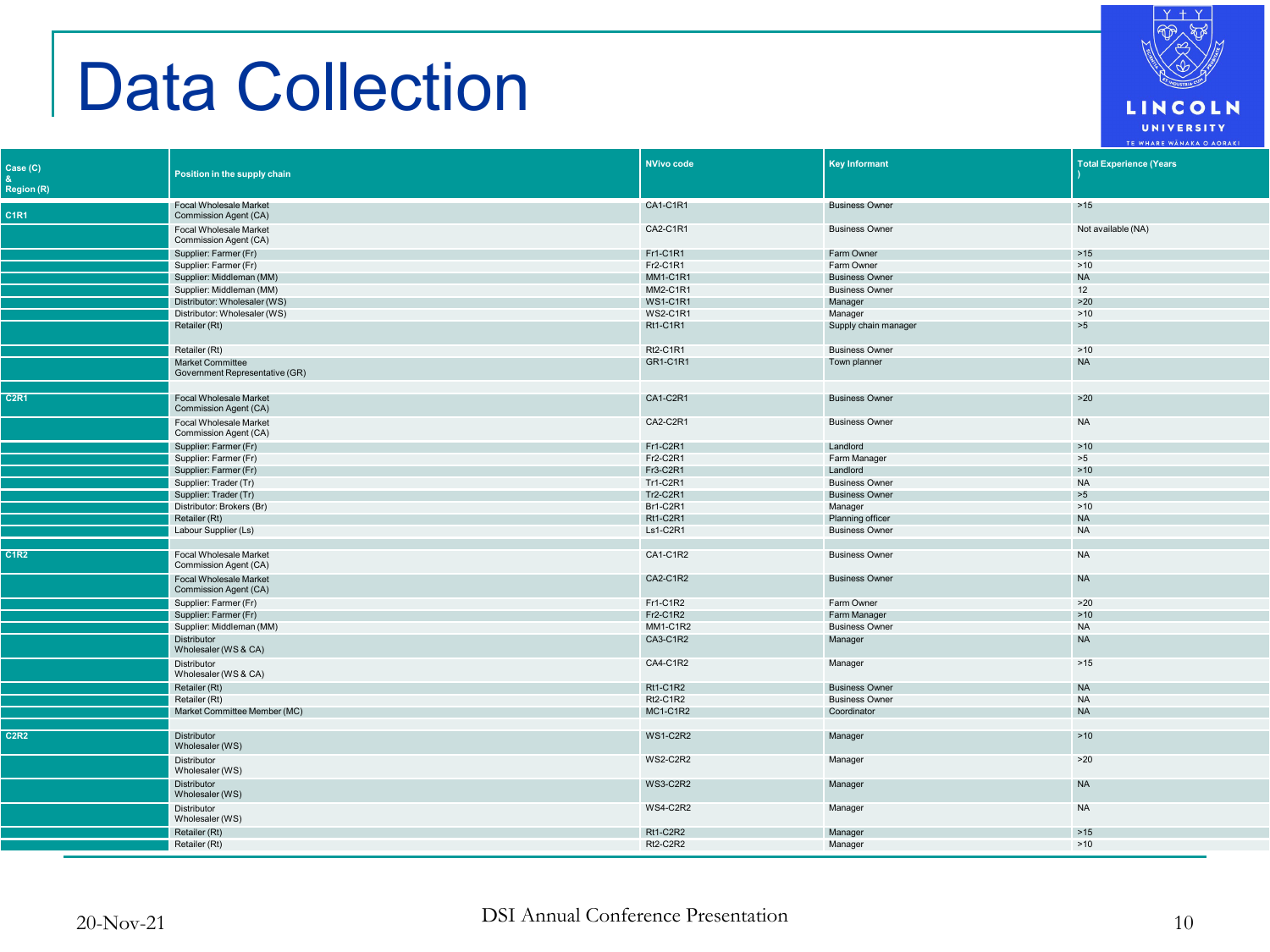## Coding Process



| <b>Descriptive Coding</b>                |                                                                                                                                                                                      |  |  |  |
|------------------------------------------|--------------------------------------------------------------------------------------------------------------------------------------------------------------------------------------|--|--|--|
| <b>Good Working History</b>              | "when we give stock to people on credit of 5 days or 10 days then if that party gives money in 10 days it is doing on<br>regular basis then for us they are trust worthy" (Tr2-C2R1) |  |  |  |
| <b>Supplier Logistic Help</b>            | "It is the duty of supplier to manage everything. But sometimes in case of emergency we send our own transport to<br>collect." (Tr-C2R1)                                             |  |  |  |
| <b>Attribute Coding</b>                  |                                                                                                                                                                                      |  |  |  |
| <b>Disasters and Regions</b>             | Region 1, Region 2, Disaster 1, Disaster 2                                                                                                                                           |  |  |  |
| <b>Supply Chain</b><br><b>Attributes</b> | The focal organisation, Competitors, Middleman, 1 <sup>st</sup> tier suppliers                                                                                                       |  |  |  |
| <b>Process Coding</b>                    |                                                                                                                                                                                      |  |  |  |
| <b>Resource Sharing</b>                  | "It is the duty of supplier to manage everything. But sometimes in case of emergency we send our own transport to<br>collect." (Tr-C2R1)                                             |  |  |  |
| <b>Multiple Contracts</b>                | "Yes we have contracts, they send us the vehicle according to our demand and we have number of transport<br>companies to handle these situations." (Pr1-C2R1) (CA2-C1R1)             |  |  |  |
| <b>In-Vivo Coding</b>                    |                                                                                                                                                                                      |  |  |  |
| "Multiple Suppliers"                     | "However, we have developed multiple suppliers in the market, we give them training." (WS2-C2R1)                                                                                     |  |  |  |
| "Key Supplier"                           | "We have some key suppliers who are always there to help up in difficult times]" (CA2-C2R1)                                                                                          |  |  |  |
|                                          |                                                                                                                                                                                      |  |  |  |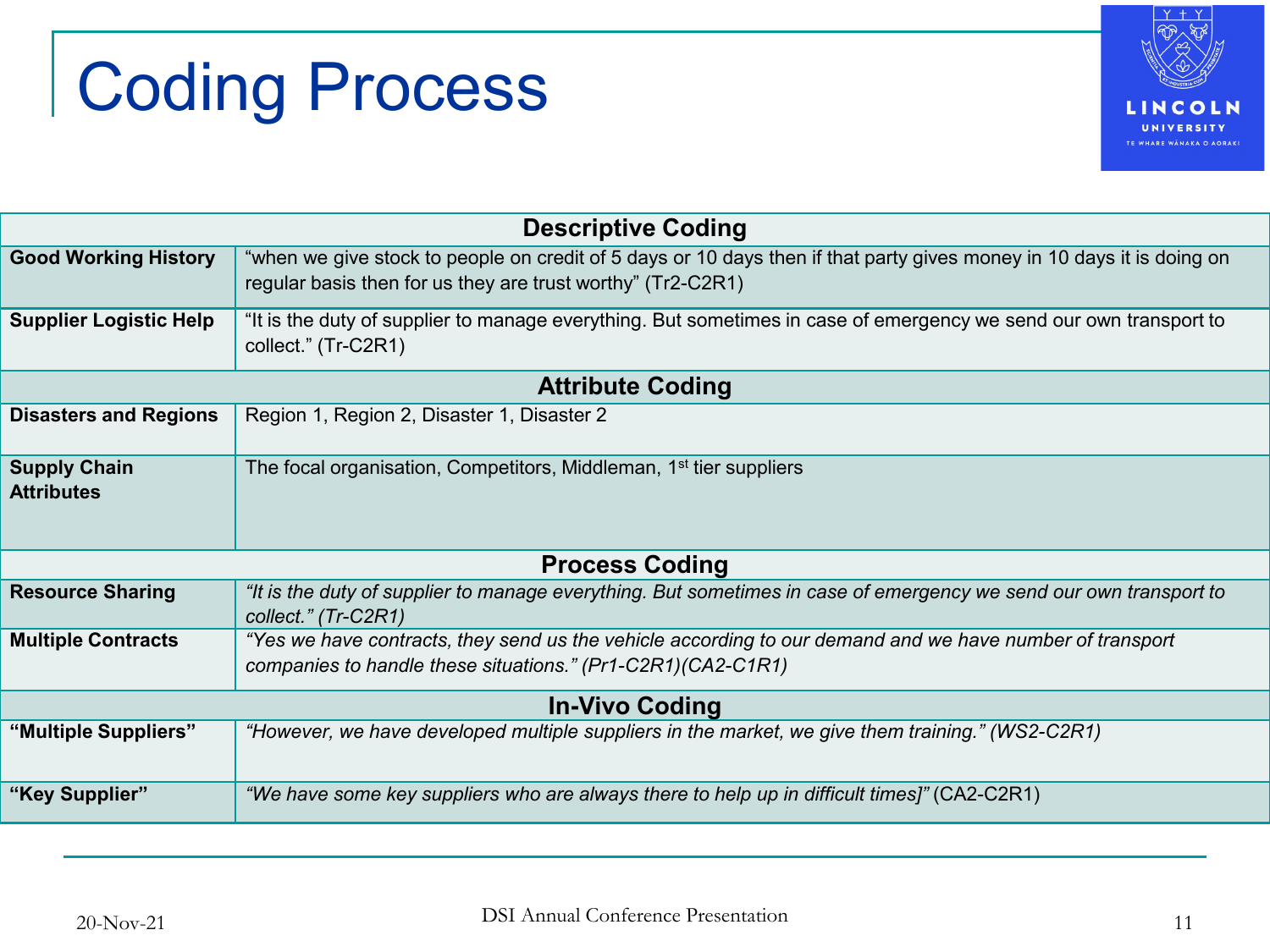## Analysis: Findings and Discussions

- **Introduction**
- **Literature Review**
- **Research Methodology**
- Analysis: Findings and Discussions
- Conclusions and Contributions

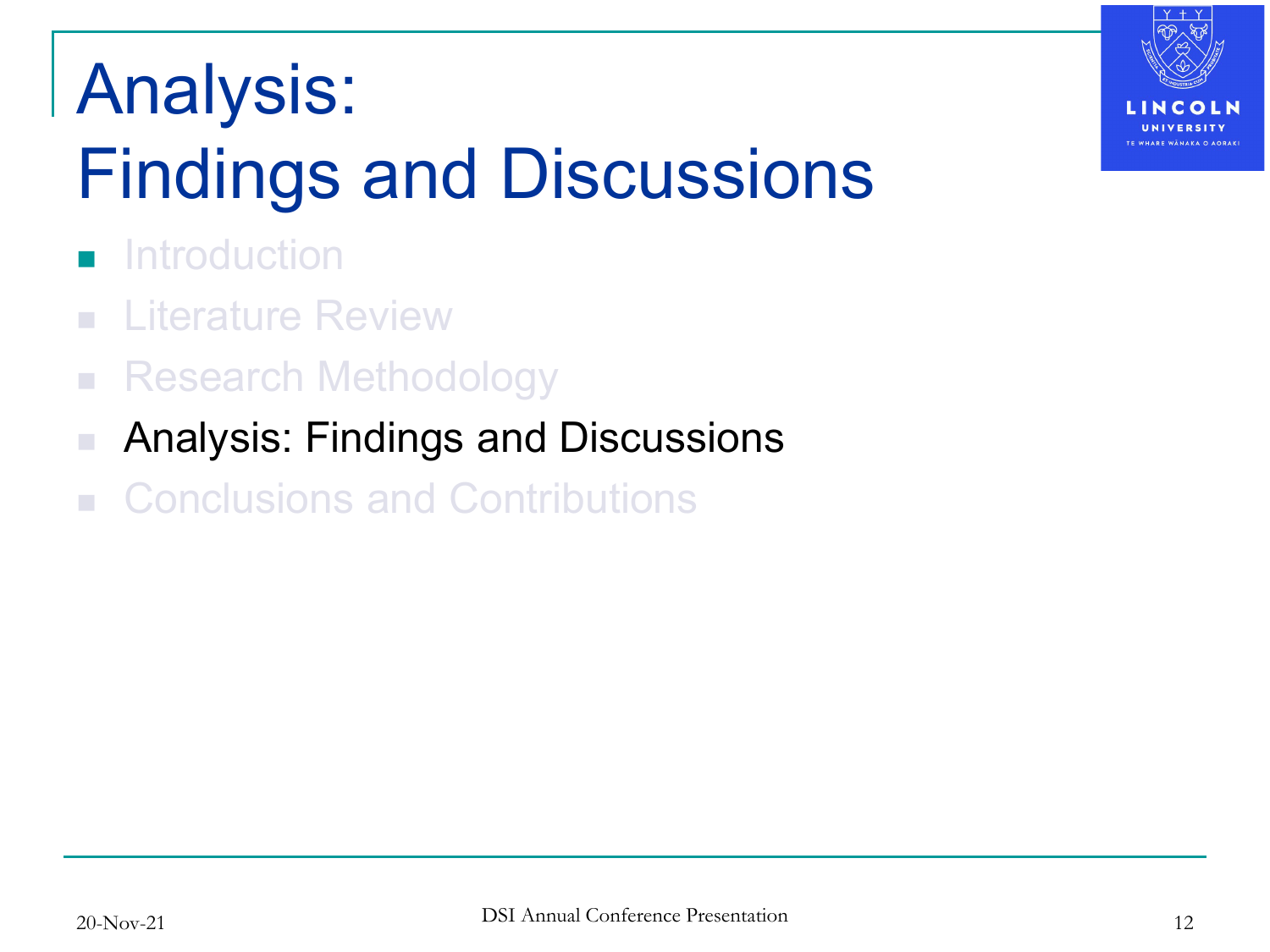#### Logistics – Supply Chain resilience



LINCOLN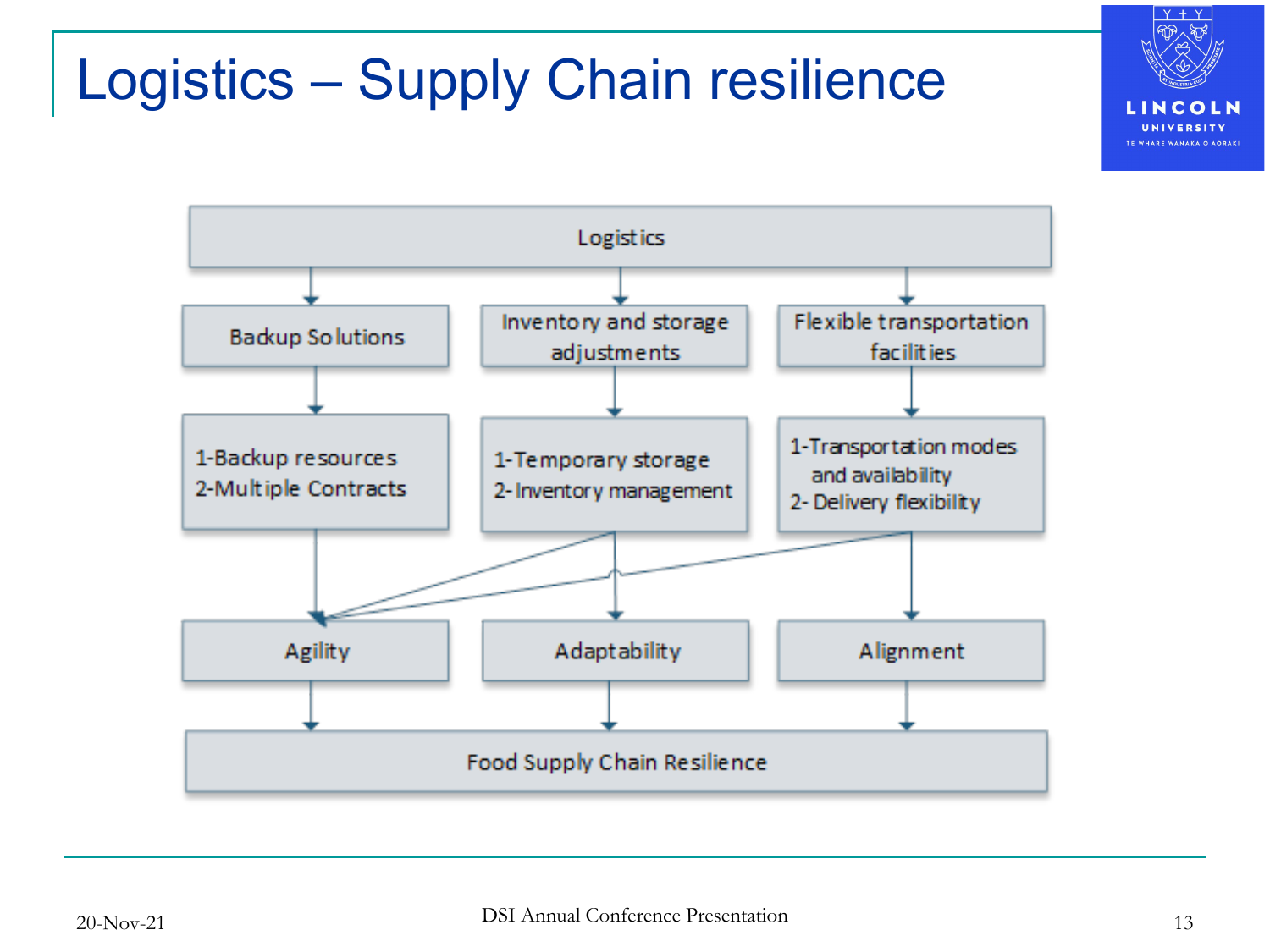

### Conclusions and Contribution

- **Limited number of interviews**
- Food item categories
- **Filte Frequency of disasters**